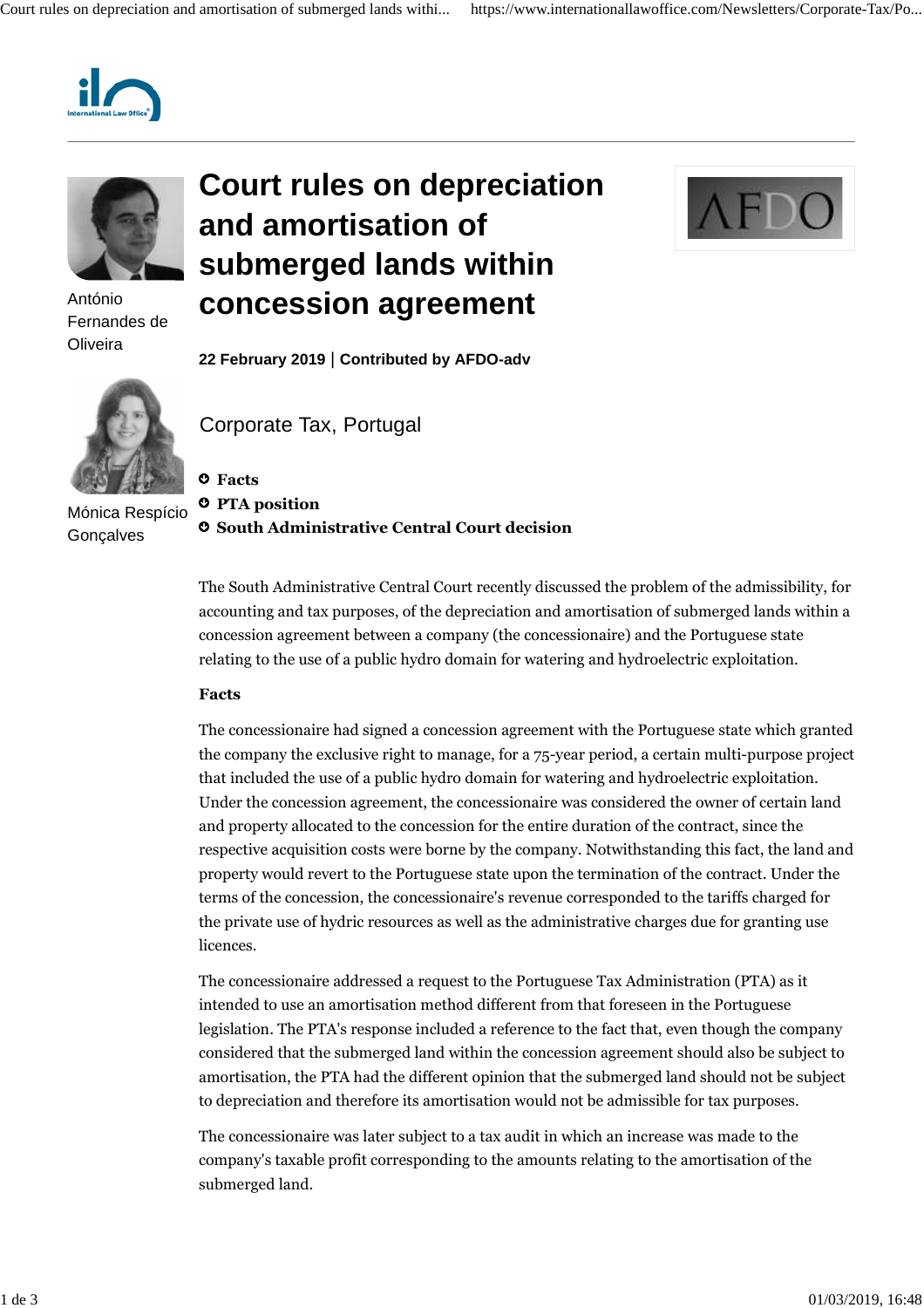Since the subsequent administrative claim filed by the company received a negative answer from the PTA, the company decided to submit a judicial claim, which was also denied at first instance by the administrative and tax court.

As a result, the company appealed to the South Administrative Central Court which analysed the accounting and tax regime applicable to submerged lands within a concession agreement in order to determine whether the respective amortisation was admissible for corporate tax purposes.

# **PTA position**

The PTA sustained that, despite the fact that it had acknowledged that the submerged land was part of the concession agreement, the nature of the submerged land as a non-amortisable asset had not changed. It further held that the relevant element to determine whether a certain asset should be depreciated and thus subject to amortisation corresponded to the nature of the asset and not to other elements, including:

- the nature of the landowner;
- the type of contract being questioned; and
- the conditions set out therein.

Therefore, the PTA concluded that submerged land could not be depreciated due to its own nature and that its amortisation was inadmissible for corporate tax purposes.

# **South Administrative Central Court decision**

The South Administrative Central Court acknowledged that the concessionaire had incurred acquisition costs with the submerged land, and that such land was part of the public service concession agreement and deemed to revert (ie, to be transferred) to the Portuguese state at the end of the contract without charge.

Bearing this in mind, the court considered that the International Financial Reporting Interpretations Committee (IFRIC) 12 – Service Concession Arrangements should apply to this case.

Taking IFRIC 12 into consideration, the court concluded that the concession agreement at stake corresponded to the intangible asset model, under which the operator receives an intangible asset (ie, a right to charge for the use of a public sector asset that it constructs or upgrades and then must operate and maintain for a specific period, but where revenue earned is contingent, as opposed to guaranteed). Under this model, the operator should recognise, for accounting purposes, an intangible asset to the extent that it receives a right (as it was the case in this concession agreement) to charge the users of the public service. This intangible asset should be measured at fair value.

Taking this into account, the court applied the National Accounting and Financial Reporting Standard 6, based in the International Accounting Standard 38 ("Intangible Assets"), under which it concluded that, for accounting purposes, the depreciation of the submerged land throughout the duration of the concession agreement was admissible.

From a tax perspective, the court considered that the PTA's position had ignored the fact that the submerged land was allocated to the concession activity and thus to the industrial exploitation of hydroelectric energy and use of water for watering.

Therefore, the court considered that the depreciation or amortisation of the submerged land at stake was admissible under Portuguese tax law since, on the one hand, such land was essential